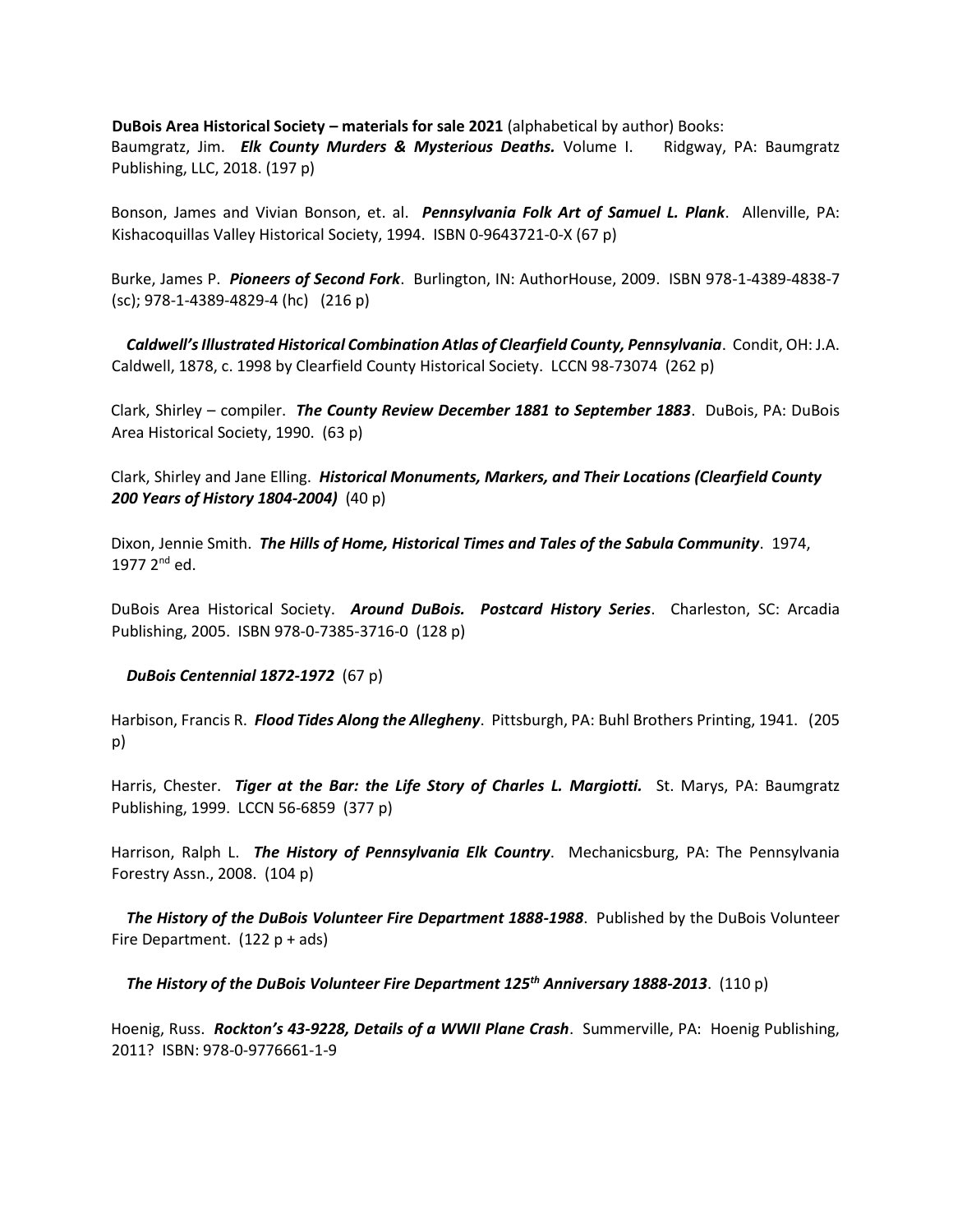Hughes, Richard T. *Ghost Towns and Vanishing Villages of Clearfield County, Pennsylvania*. Clearfield, PA; Clearfield County Historical Society, 2011. (89 p)

Hughes, Richard T. *Hunting Camps of the Allegheny Plateau, Clearfield County, PA*. Clearfield, PA: Action Graphics, 2012. (93p)

Jolly, Anju. *Sabula Lake Timeless. . .* Lulu Publishing, 2011. ISBN 978-1-257-63489-7

Kriner, Clair. *The Pennsylvania Barn Scrapbook, Volume I-: The ABC's of the Timber Framed Barn*. Self published, 2018. (78 p.)

 *The Pennsylvania Barn Scrapbook, Volume II: From Log Barns to Pole Barns, A History of Change & Progress.* Self published, 2019. (78 p.)

 *The Pennsylvania Barn Scrapbook, Volume III: From Horses to Combines, a Century of Life on the Farm.* Self published, 2020. (122 p.)

 *The Pennsylvania Barn Scrapbook, Volume IV: From Milkcans to Plastic Jugs, a Tribute to the Dairy Farmer*. Self published, 2021 (122 p.)

Kriner, Clair – compiler. *Postcard Snapshots of the Railroads, volume 1: Railroads and Industries of Northwest-Central Pennsylvania from the Collection of Fred C. Kriner.* 2017. (70 p)

Kriner, Raymond. *History Notes*. Sykesville, PA: Nupp Printing, 1992. (271 p)

Leonard, Sandra K. *From Bavaria to Brady: The George "Philip" Swope Family*. Perkiomenville, PA: Keith and Sandra K. Leonard, 2013. (746 p)

McQuown, M.L. *History of Capital Crimes, Confessions, and Death Penalties in Clearfield County from 1816 to July 1914 In Two Parts.* Ridgway, PA: Baumgratz Publishing, 2009. (60 p)

Myers, Kathy. *Historic Tales of the Pennsylvania Wilds*. Charleston, SC: The History Press, 2021. (203 p.) ISBN 9781467149204

Nay, Robert Winslow. *The Elk County Rifles, Soldier Profiles and the Bucktail Spirit*. © 2012 by Robert Winslow Nay. (307 p)

Nichols, Janice Flood. *DuBois Where and When. Dubois Now and Then: an Interactive History for Youth from 5 to 95!* DuBois, PA: DuBois Area Historical Society, 1994. 2<sup>nd</sup> ed, 2 vol.

 *90th Anniversary of the Great DuBois Fire, June 18, 1888 – June 18, 1978*. (112 p)

Rickard, Julie Rae. *Clearfield County – Images of America*. Portsmouth, NH: Arcadia Publishing, 2003. ISBN 0-7385-3453-6 (128 p)

 *Quilts: Sentiments in Stitches*. Quilt Exhibition and Program, May 13, 2000, DuBois, PA. Supported by Pennsylvania Humanities Council. Lecture by Marianne Berger Woods: "Love, Marriage and the Baby Carriage: Pennsylvania Quilts"